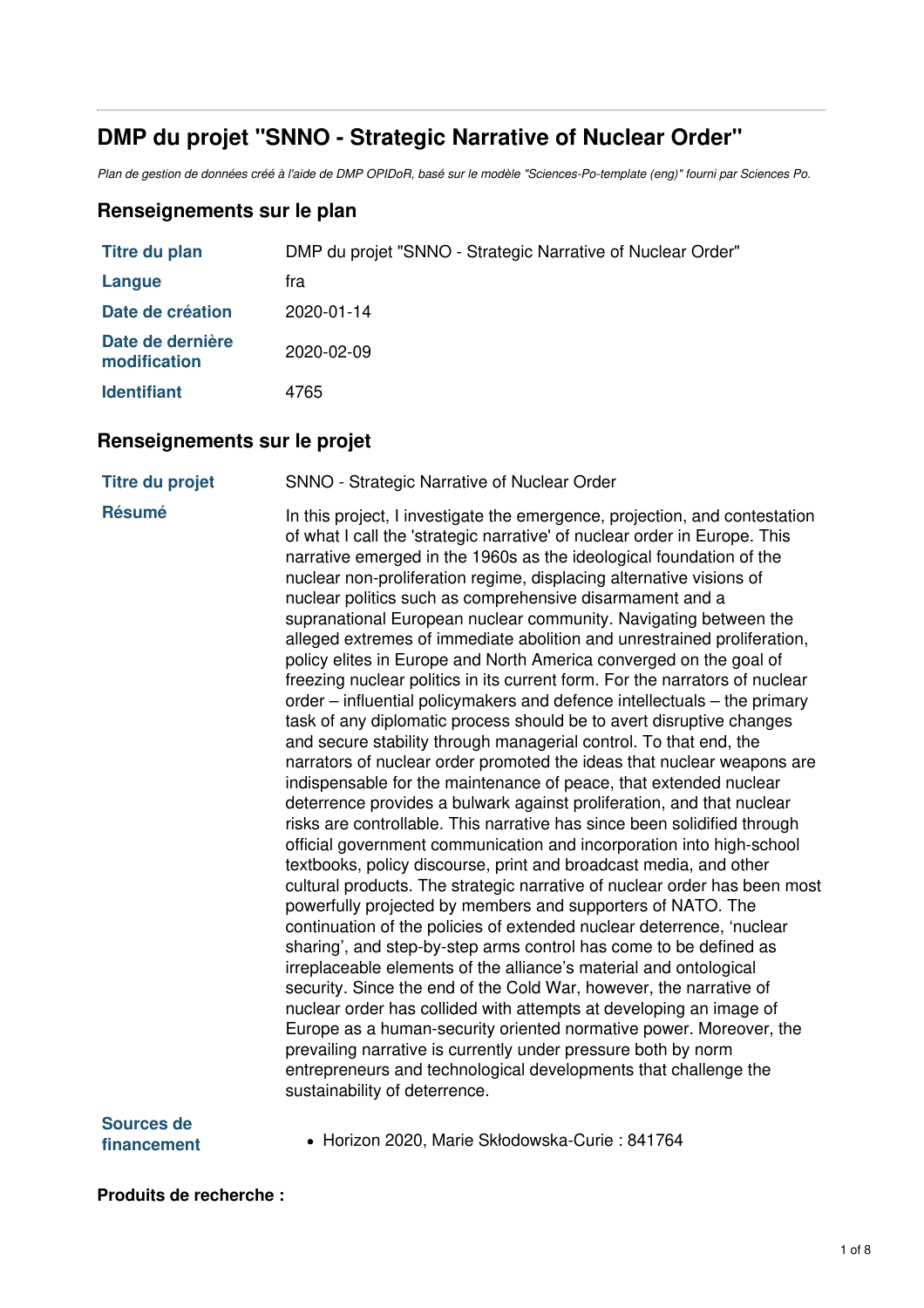- 1. Transcripts of semi-strctured interviews (Texte)
- 2. Document analysis (Jeu de données)

## **Contributeurs**

| <b>Nom</b>    | <b>Affiliation</b> | <b>Rôles</b>                                                                                                     |  |  |
|---------------|--------------------|------------------------------------------------------------------------------------------------------------------|--|--|
| Kjølv Egeland |                    | • Coordinateur du projet<br>• Personne contact pour les données (Transcripts, Analysis)<br>• Responsable du plan |  |  |

Droits d'auteur :

Le(s) créateur(s) de ce plan accepte(nt) que tout ou partie de texte de ce plan soit réutilisé et personnalisé si nécessaire pour un autre plan. Vous n'avez pas besoin de citer le(s) créateur(s) en tant que source. L'utilisation de toute partie de texte de ce plan n'implique pas que le(s) créateur(s) soutien(nen)t ou aient une quelconque relation avec votre projet ou votre soumission.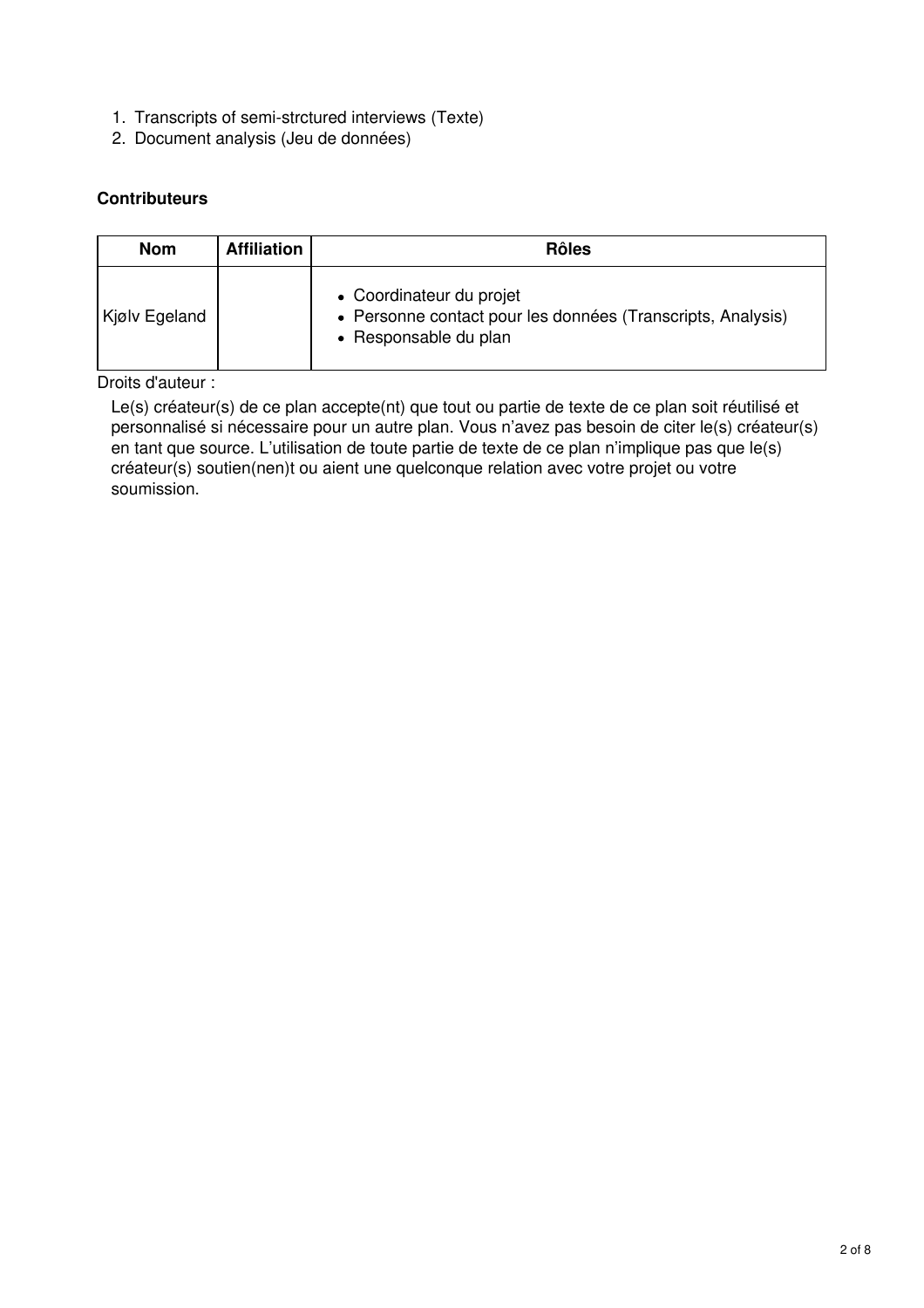## **GENERAL INFORMATION ABOUT DMP**

Version **Date** Date **Date** Modifications v 1.0 2020-02-05 Initial plan

Kjølv Egeland, CERI, Sciences Po, Paris, France.

Sophie Forcadell, DRIS, Sciences Po, Paris, France.

2020-02-29

Question sans réponse.

The first version of the DMP is public within the OPIDoR platform. It won't be archived for now on any repository (like Datasciencespo, OpenAire...) but it can be consulted by other Opidor users. The final version (after the project) will be archived on Datasciencespo, Sciencespo repository, with the relevant datasets related to the project.

This Data Management Plan will be updated every time concrete changes will be implemented with respect to the data management and specifically when it will be decided to make specific data sets publicly accessible. These changes will be made online of the OPIDoR tool. A second and last version of the DMP will be sent and published at the end of the projet.

# **FOR PROJECTS BROKEN DOWN INTO WORKPACKAGES**

#### **Transcripts of semi-strctured interviews**

WP2

Study of the projection, contestation, and effects of the narrative nuclear order.

Kjølv Egeland, CERI, Sciences Po, Paris, France.

D2.1 and D2.2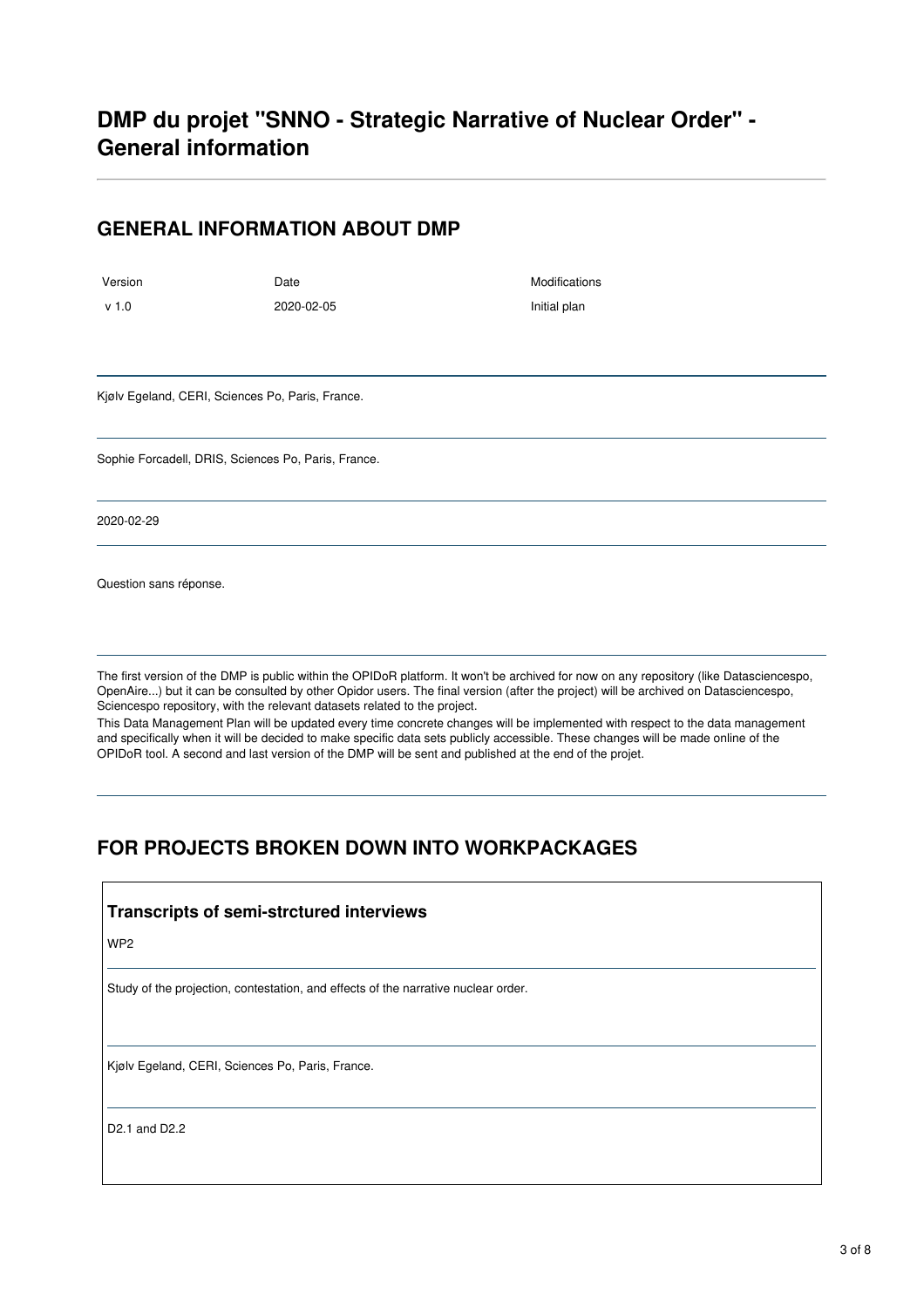#### **Document analysis**

WP1 and WP2

WP1: Study of the formation of the narrative of nuclear order. WP2: Study of the projection, contestation, and effects of the narrative of nuclear.

Kjølv Egeland, CERI, Sciences Po, Paris, France.

There are no deliverable number for content analysis yet because it is not decided yet if the data generated with documents analysis tools will be archived.

# **PROJECT OVERVIEW**

Investigation of the emergence, projection, and contestation of what is called the 'strategic narrative' of nuclear order in Europe.

Horizon 2020 (Marie Sklodowska-Curie), European Commission

841764 2019-09-01 2021-08-31 CERI, Sciences Po, Paris CERI, Sciences Po, Paris Not yet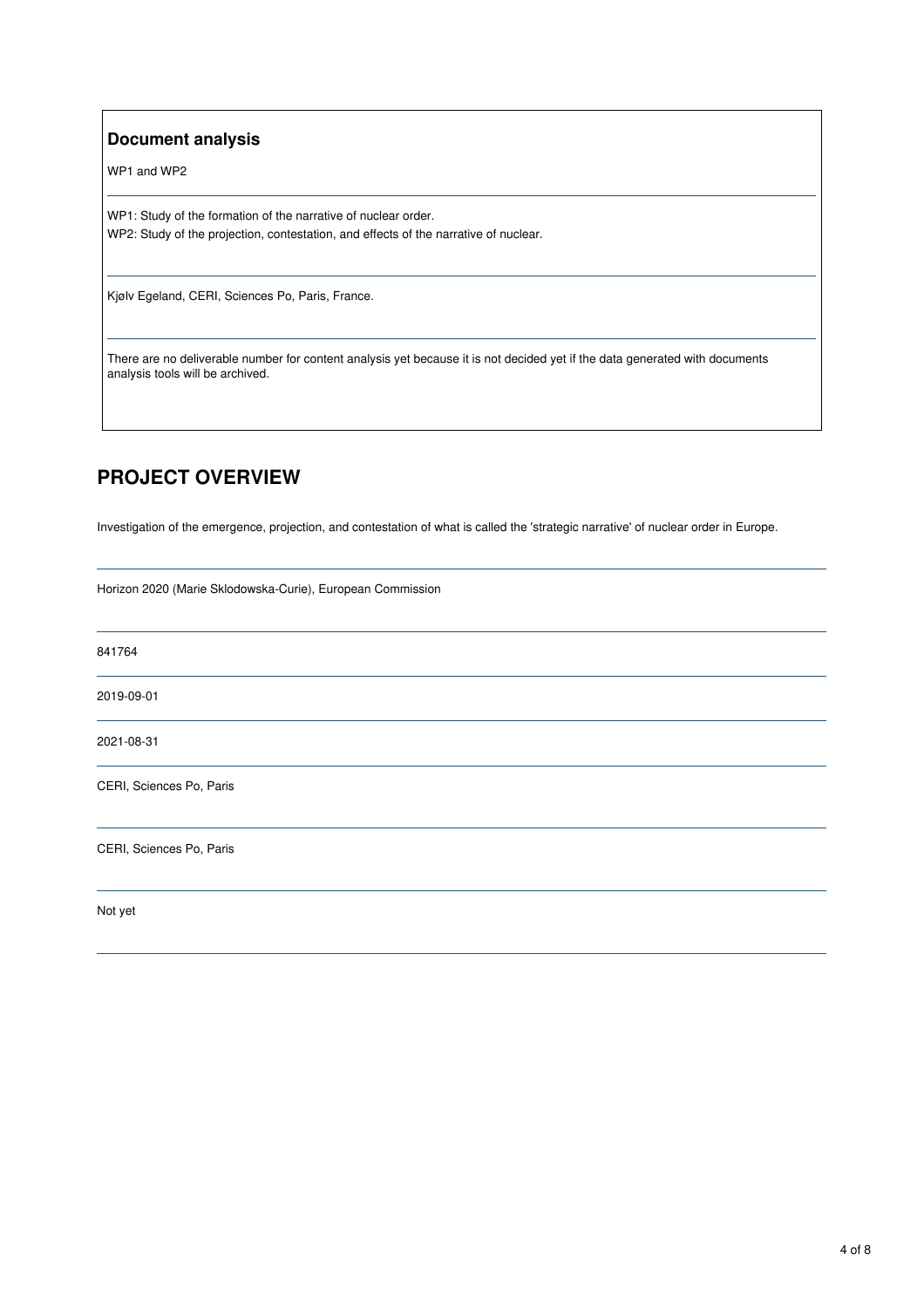## **GENERAL DESCRIPTION**

#### **Transcripts of semi-strctured interviews**

Audio-recorded and transcribed semi-structured interviews will be used to form a picture of how strategic narratives are formed and projected by individuals and institutions involved in global nuclear governance.

Only transcripts will be archived and made publicly accessible. Anonymization of personal data will be done as soon as the interviewee does not consent to the reuse of their data. Any personal data which will be published will be thus authorized through the consent form.

## **Document analysis**

The project includes discourse and content analysis methods applied to the documents retrieved (texts, social media outreach) and the interview transcriptions as follows:

- Speeches by high-ranking politicians, expert literature and government publications which will be analysed through discourse and content analysis methods to conceptualise and trace the emergence of the narrative of nuclear order in Europe (1960s), - Interview respondents (policymakers and civil society representatives), government and NATO communication, including social media outreach, high-school textbooks and media coverage which will be analysed through discourse and content analysis methods and through semi-structured interviews to demonstrate how the narrative is projected and contested through official communication, institutional practice, research funding, and public education (1970s–),

- Government, NATO, and Euratom archives, Policymakers' memoirs and correspondence, Policy proposals by major political parties, Policy proposals by governments (UN General Assembly and Conference on Disarmament) which will be analysed through discourse and content analysis methods and through archival research to demonstrate how the narrative of nuclear order has *influenced policy and diplomatic postures*.

The results of these analysis will be subject to evaluation on whether they will be made public as datasets or not. This decision will depend on their potential of interest in this format for other researchers.

# **PRODUCED DATA**

## **Transcripts of semi-strctured interviews**

Up to 50 semi-structured interviews (audio-recorded and then transcribed) will be conducted. As the interviews consist of 5 questions followed by a less structured conversation, the questions won't be published on a standalone document.

The interviews will occur between month 13 and 15 of the project.

Interviews will have a duration of 30 to 60 minutes (recorded). Up to 50 interviews will be conducted - most likely fewer. The audio files will be stored on a separate hard drive controlled by the researcher. After transcription, audio files will be destroyed and only the transcripts (text) will be archived and openly accessible.

A set of 50 transcript text files (maximum) will be archived and made publicly accessible (5 Mo maximum).

AIFF for the audio files, .txt or .pdf for text transcriptions.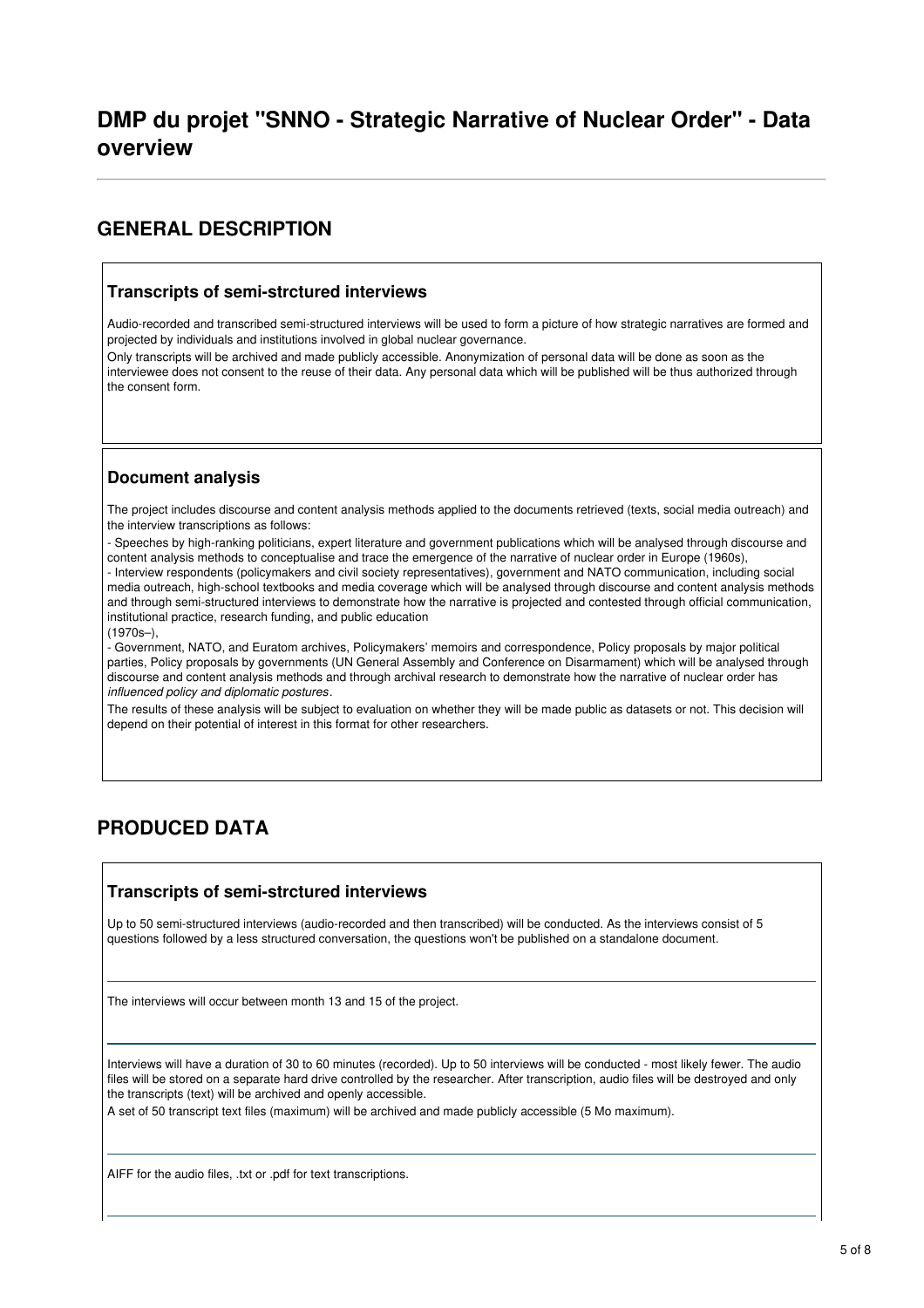Microsoft word for transcripts production and Acrobat for pdf conversion. Audio recordings will be generated in m4a files and converted to aiff files with Convertio.

#### **Document analysis**

Other documents will be found online or in archives of institutions. Documents authorized for copying will be digitally or physically copied and will be kept on the researcher's hard drive or in his office.

Archival work and information search will occur from month 1 to month 11. Content analysis will be done as documents are collected.

No projected volume for now (either for documents or for content analysis outputs).

Not decided yet. This will be decided later, with the help of the dedicated partners in Sciences Po medialab and will be recorded in the DMP.

Not decided yet. This will be decided later, with the help of research engineers at Sciences Po médialab.

# **OTHER DATA USED FOR THE PROJECT**

# **DATA STORAGE AND PROTECTION**

All data (audio files and transcribed interviews, content analysis outputs, sensible documents if ever) will be saved on a separate encrypted hard drive stored in a locked drawer at CERI, Sciences Po.

Each dataset will have an identifier, a code which is also the prefix of the name of each file contained in that specific dataset.

All dataset codes will start with SNNO, followed by an underscore, and continue with the proper dataset identifier, such as "INT" for the interviews, or "ANA" for document analysis.

For some datasets, the identifier will be followed, after a dash, by the format code, such as "txt" or "aud". Finally the label "CC", referring to the licensing, will be added for data released with Creative Commons license.

ex: SNNO\_INT\_int number\_txt\_CC

A similar procedure is adopted for publications and other deliverables, which can be archived on repository at the end of the project in respect of publications rules: All publication codes start with "SNNO", followed by an underscore, and continue with the researcher name followed by another undescore, then the year of publication, followed by another undescore, then the title of publication, followed by another undescore, and it ends with "CC", referring to the licensing.

Researcher: Kjølv Egeland, CERI, Sciences Po, Paris, France. Supervisor: Prof. Benoît Pelopidas, CERI, Sciences Po, Paris, France.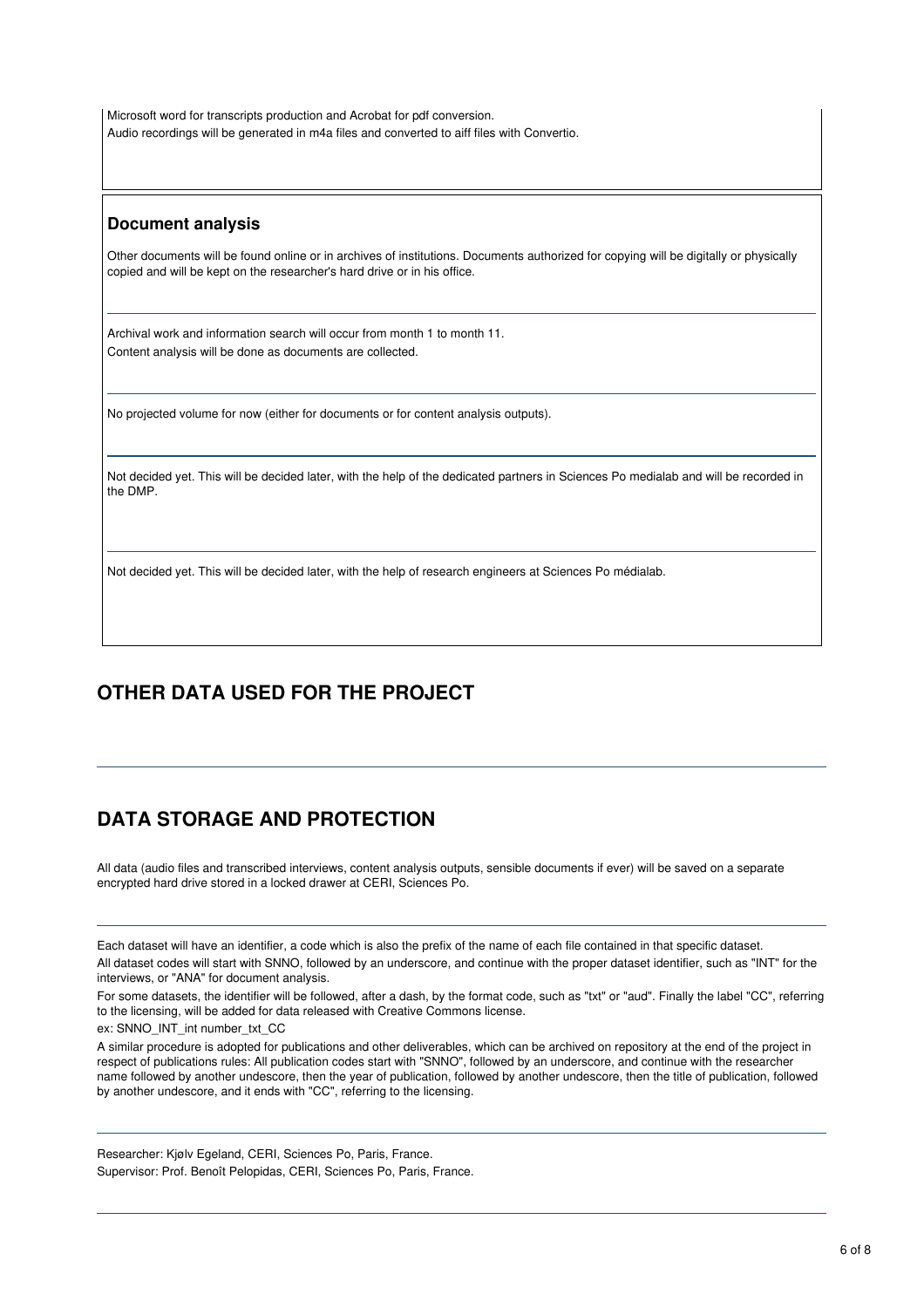Kjølv Egeland, CERI, Sciences Po, Paris, France.

A data Processing Declaration was submitted on January 20th 2020.

The following ethics issues have been identified: (a) Research involving human participants, who are volunteers for social or human sciences research; (b) Research involving personal data collection and/or processing. For the needs of the project and in order to understand the dynamics of global nuclear politics, it is necessary to talk to people about their views on political issues. Interviewees will be provided with a written consent form which will allow them to sign to confirm that they have not been coerced. No interviews will be conducted with members of vulnerable populations or people in precarious situation. Anonymization of personal data will be done as soon as the interviewee does not consent to the reuse of their data. Any personal data which will be published will be thus authorized through the consent form.

Interviewees may be recorded (upon their written consent) by use of an audio recorder. The audio files will be stored on a separate hard drive controlled by the researcher. After transcription, audio files will be destroyed

All data will be saved on a separate encrypted hard drive stored in a locked drawer at CERI, Sciences Po.

# **DATA ACCESS**

| Data                                     | Access conditions                                                         | Procedure                                       |                                    | <b>Temporality Formalisation Restrictions</b> |                                                                                                                                                                 |
|------------------------------------------|---------------------------------------------------------------------------|-------------------------------------------------|------------------------------------|-----------------------------------------------|-----------------------------------------------------------------------------------------------------------------------------------------------------------------|
| <b>Interviews</b><br>(audio files)       | Restricted                                                                | N/A                                             | Until the<br>end of the<br>project | N/A                                           | N/A                                                                                                                                                             |
| Interview<br>transcripts<br>(text files) | Open and anonymized if<br>asked by the interviewee<br>on the consent form | Sciences Po<br>institutional<br>data repository | At the end<br>of the<br>project    | CCBY-NC-<br><b>SA</b>                         | The interviewee might not authorize the<br>Fondation Nationale des Sciences Politiques to<br>publish research data such a way that he/she can<br>be identified. |
| Content<br>analysis                      | Not decided yet                                                           | Not decided<br>yet                              | At the end<br>of the<br>project    | Not decided<br>yet                            | Not decided yet                                                                                                                                                 |

Each dataset in Sciences Po institutional data repository is identified by a DOI.

Data will be available in audio files and transcribed. No versioning envisioned beyond transcription. As for content analysis output, versioning is not planned at this point of the project. If versioning is necessary, the reference "V" followed by a number will indicate the version. Drafts will be indicated using "Vdraft".

International relations, global governance, international politics and history, geopolitics, foreign policy, political theory, political thought, political philosophy, ideology.

When depositing the data in DataSciencesPo, structured information will be provided about the data collection via a form. This includes: title, abstract, keywords, temporal and spatial coverage of the data, who created the data, the data collection methods, access conditions, related project information, documentation describing the data files themselves.

DataSciencesPo repository uses metadata from the Data Documentation Initiative (DDI version 2), an international XML-based descriptive metadata standard for research data used by many social science data archives across the world. Data produced will be also described with the ELSST, European Language Social Science Thesaurus, which covers the core social science disciplines.

## **RESSOURCES FOR DATA MANAGEMENT**